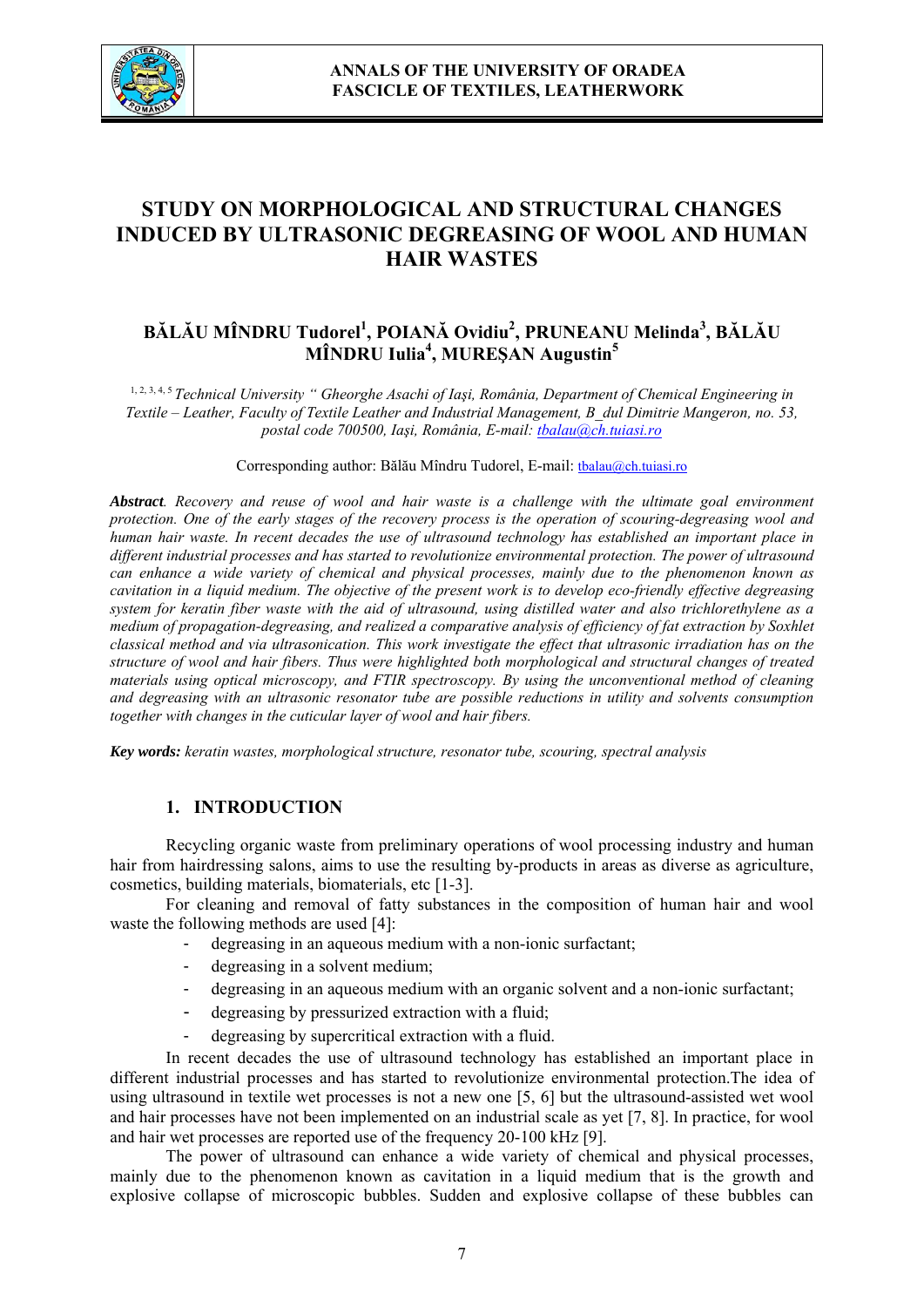generate ''hot spots'' i.e., localized high temperature, high pressure, shock waves and severe shear force capable of breaking chemical bonds [10-12].

The objective of the present work is to develop eco-friendly effective degreasing system for keratin fiber waste with the aid of ultrasound using distilled water and also trichlorethylene as a medium of propagation-degreasing, and realized a comparative analysis of efficiency of fat extraction by Soxhlet classical method and via ultrasonication.

This work investigate the effect that ultrasonic irradiation has on the morphological and chemical structure of wool and hair fibers. Thus were highlighted both morphological and structural changes using optical microscopy, and FTIR spectroscopy.

## **2. APPARATUS AND MATERIALS**

 For the scouring-degreasing comparative experiments some specific reagents were used such as: trichloroethylene (TCE), distilled water, sodium carbonate, and hydroalcoholic solution.

 The analysis techniques were: IR-ATR spectroscopy using a DIGILAB – SCIMITAR Series FTS 2000 spectrometer with ZnSe crystal, 750 - 4000 cm-1 range, 4 cm-1 resolution, and optical microscopy using an Optical Microscope EUROMEX ME 2665(Holland) with video digital camera.

 For degreasing a classic Soxhlet installation and an ultrasonic device Sonic Vibrocell type with resonator tube were used. The ultrasonic device worked at the following parameters: power: 750 W; frequency: 25 kHz; duty cycle: 2 s.

## **3. WORKING METHOD**

The washing of wool and hair poses some technical problems, and need to be designed to minimise fiber movement but maximise liquor transfer so as to avoid felting. For the same reason detergents for scouring process need to be in a slightly alkaline range ( $pH \sim 8.5$ ). Thus, in the first phase, wool and hair samples were cleaned in distilled water at 50°C, and then washed with a solution of 2 g/l Na<sub>2</sub>CO<sub>3</sub> and a surfactant solution of 0.5 g/l concentration.

#### *Soxhlet extraction method*

The traditional method for determining grease content within wool and hair fiber samples [13] is solvent extraction process in Soxhlet equipment using organic solvents. Thus six parallel hair and wool samples with a weight of 5 g each were extracted individually by Soxhlet equipment with 300 ml of trichloroethylene for 3 h with approximately three extractions performed per hour.

After fat extraction sample cartridges were subjected to washing with 50% alcohol solution, and then dried at 50°C for 24 hours and conditioned at  $20^{\circ}$ C and 65% humidity for 24 hours.

#### *Ultrasonic extraction*

In this experiment six parallel hair and wool samples with a weight of 5 g each were ultrasonicated with a resonator tube for 30 min to 120 min, in 150 ml of distilled water, and trichloroethylene, respectively. The extracted hair and wool samples were then washed with 50% hydroalcoholic solution to recover any remaining organic residue, and then dried in the same conditions as above.

## **4. RESULTS AND DISCUSSION**

The measured percent extractables of the hair and wool samples depended upon the method and solvent used as can be seen in figure 1.

These data show that the extracted fat percentages increase in the order: ultrasonic treatment in water bath, Soxhlet extraction, and ultrasonic treatment in TCE bath. However, the extraction by Soxhlet method has a longer duration (3h) comparated with ultrasound extraction (2h), and also uses a two-fold amount of solvent.

The highest percentage of fat is removed for 2h duration of ultrasonic extraction regardless whether the sample is degreased by ultrasonication in distilled water or in solvent bath. Concomitant use of sonication and degreasing solvent enhances the cavitation effect enabling a more rapid removal of fat.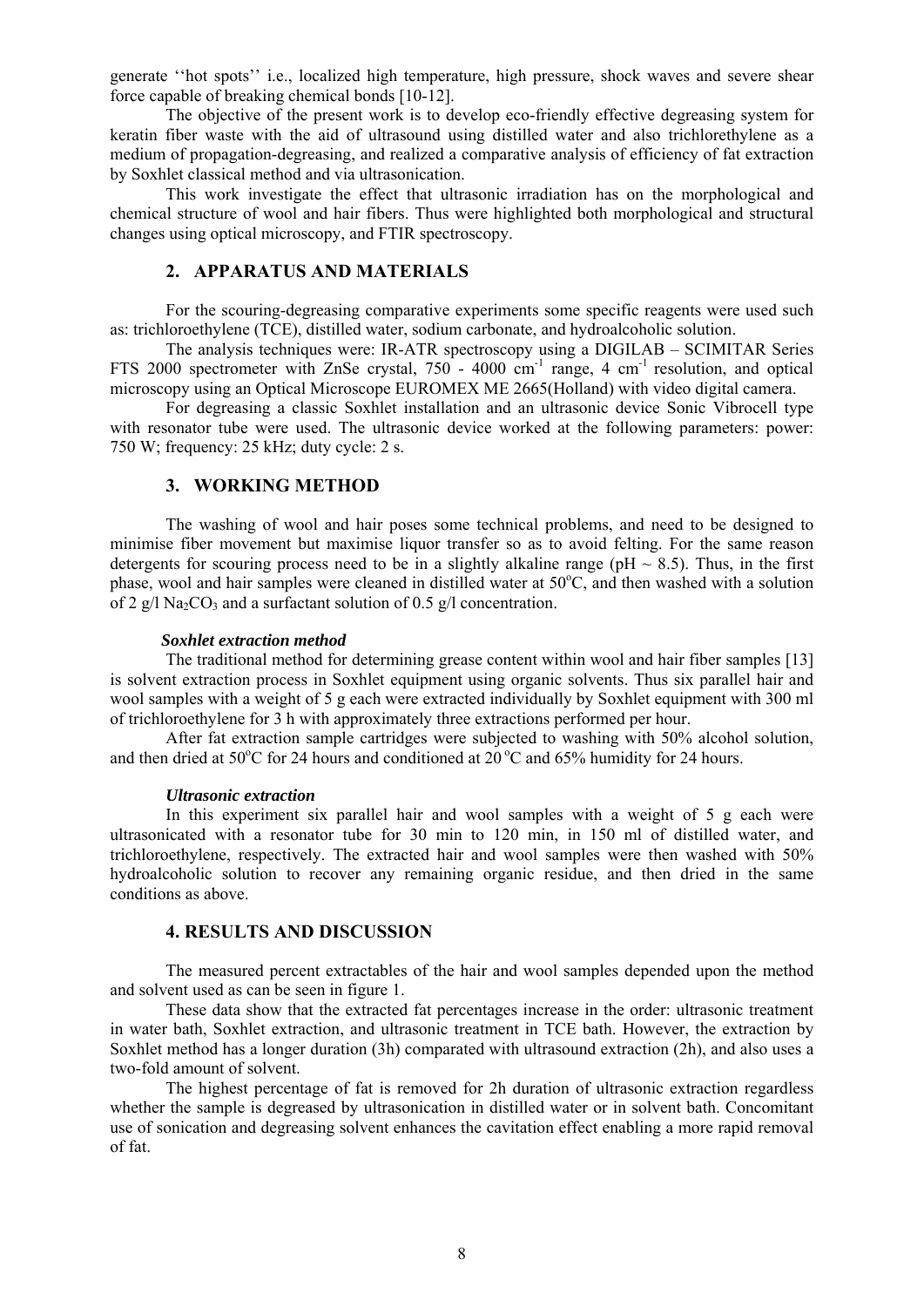

## **ANNALS OF THE UNIVERSITY OF ORADEA FASCICLE OF TEXTILES, LEATHERWORK**



*Fig.1. Percent extractables of wool and hair samples depending on the duration and the method of degreasing.* 

#### *Fibers surface morphology*

Microscopic images of initial samples (un-scoured) and after fat extraction by ultrasonic treatment in water and solvent (TCE) respectively, are shown in figure 2 and 3.

Microscopy studies of wool and hair fibres revealed that the ultrasonic waves induced changes in fibre cuticle structure. The defatted fibers have the grease and other surface contaminant removed and show good scale definition and a clean surface.

Wool samples (fig. 2c) show a change at the surface of cuticular layer as well as in its depth due to the cavitation effect induced by ultrasonication and further emphasized by the presence of solvent in the treatment bath. Treatment in water only (fig. 2b) left a cushion of air on the surface or within the fibre that limited the impact of cavitation to a mild cracking of the cuticle.

Human hair samples treated with solvent in ultrasonic bath (fig. 3c) reveal also a more affected cuticular layer at the surface and in its depth comparated with the initial sample (fig. 3a) and samples ultrasonicated in distillated water, respectively (fig. 3b). This destruction of the cuticle is more pronounced than for wool samples degreased in the same conditions.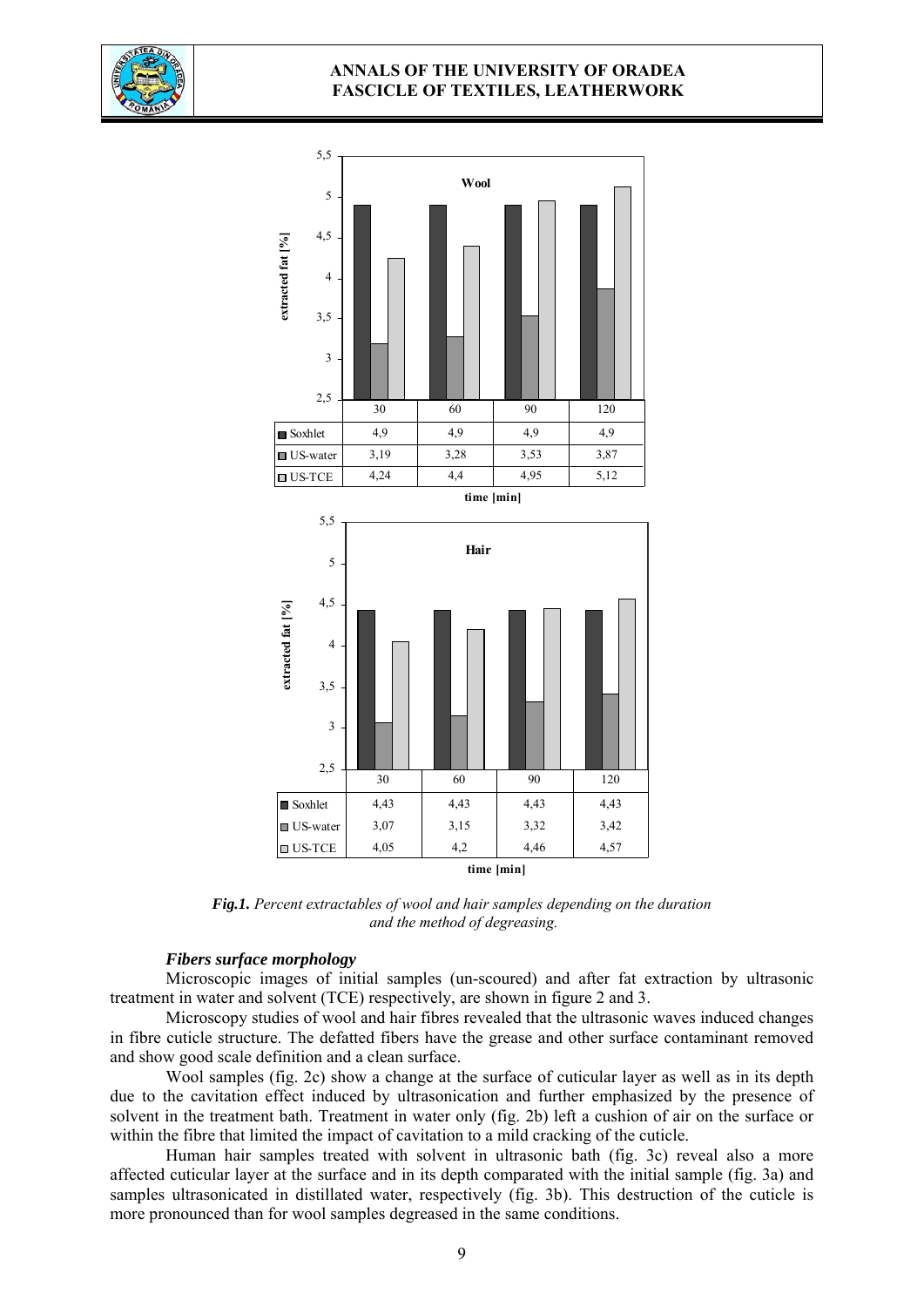

*Fig.2. Microscopic images of wool samples: a) initial sample; b) ultrasonicated in water for 2h; c) ultrasonicated in TCE for 2h.* 



*Fig.3. Microscopic images of human hair samples: a) initial sample; b) ultrasonicated in water for 2h; c) ultrasonicated in TCE for 2h.* 

#### *Spectral analysis*

IR-ATR spectra of the initial sample and of the samples degreased via sonication in water and TCE for 2 h are presented in figure 4 and 5.

In the figure 4a and 5a the spectra of both initial samples of hair and wool respectively, showed a band at 3470 cm<sup>-1</sup> assigned to the H-bonded OH stretch of water residing in keratin. The cuticular layer of hair and wool samples (b) affected by cavitation effect presents a lower signal intensity in this spectral zone, and samples (c), sonicated in TCE bath show a shift of the same band to the left indicating a more tightly bound water structure and possible new intermolecular bonds in different positions in the affected cuticle.

Both initial samples (a) show spectral bands at  $3000-2700$  cm<sup>-1</sup> wich are assigned to the stretching modes of the lipid alkyl chains (the methyl CH<sub>3</sub> are observed at 2955 and 2933 cm<sup>-1</sup>, and  $CH<sub>2</sub>$  at 2875 and 2855 cm<sup>-1</sup>). In the case of ultrasonicated samples signal strength in these areas decreases as well as its response surface, and the hair sample degreased in TCE (fig. 4c) shows the most attenuated signal. This may be due to the degreasing produced by cavitation effect during sonication.

Region between 1700-1500 cm-1 contains the most intense features, arising from peptide bond (-CONH-) from protein structures such as amide I and amide II: amide I at  $1670-1657$  cm<sup>-1</sup> which is an indicative of alpha-helical structures, is mainly associated with the C=O vibration and is directly related to the backbone conformation; amide II at 1547-1538 cm<sup>-1</sup> corresponds to N-H bending and C-N vibrations; amide III at  $1266-1230$  cm<sup>-1</sup> corresponds to the in-phase combination of C-N stretching and N-H bending, with some contribution from C-C stretching and C=O bending vibrations. The latter is a complex band, and depends on the nature of side chains and hydrogen bonding.

The sonicated hair and wool samples (b and c in figures) shows a lower signal intensity in these spectral zones wich is much more attenuated for the solvent degreased samples; this could be atributted to conformational changes in secondary structure and possible reformation of intramolecular hydrogen bond in the α helical structures and β layers, which can affect also cystine bonds occuring in the near spectral zone.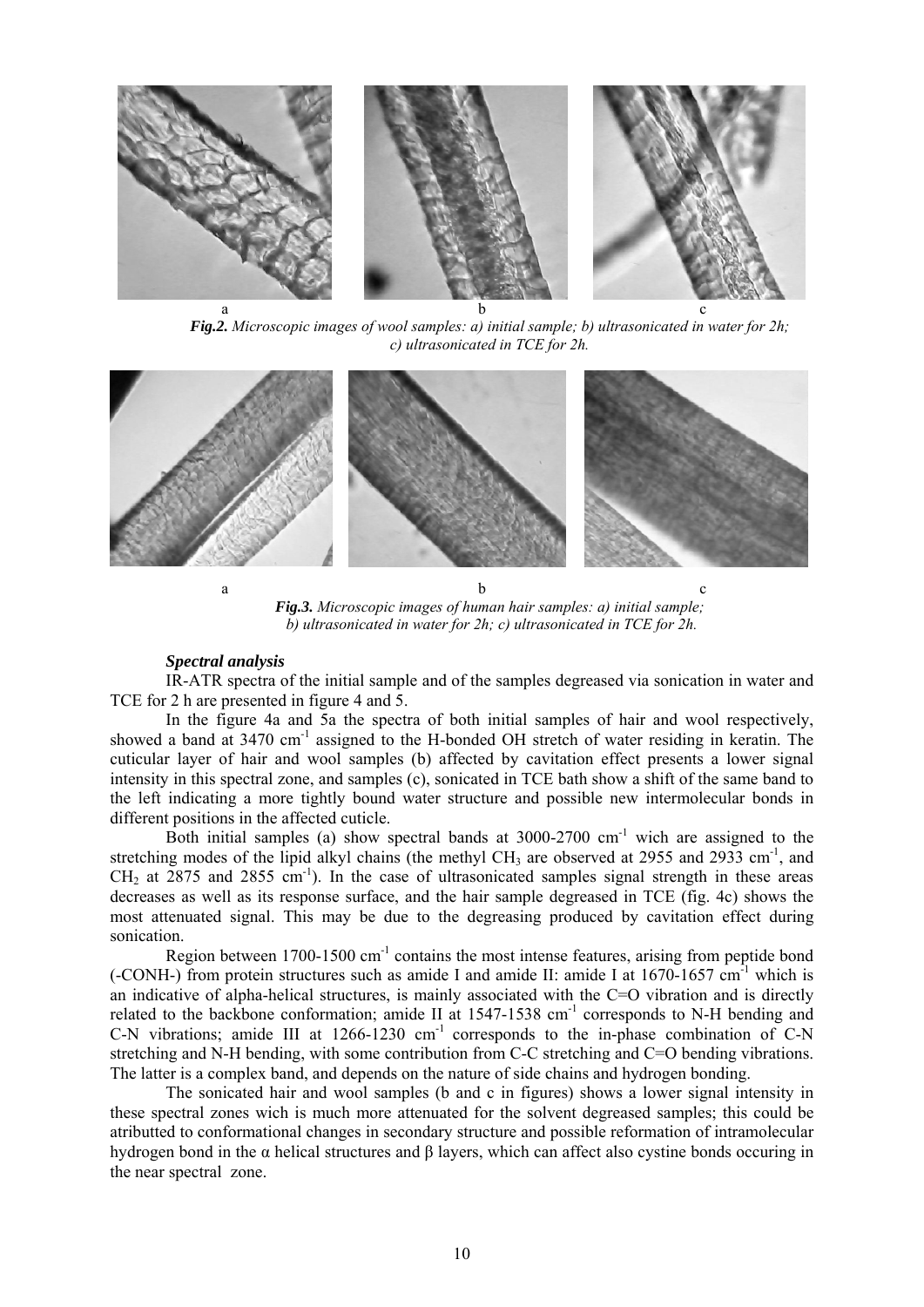



*Fig.4. Human hair IR spectra: a) initial sample, b) ultrasonicated in water for 2h; c) ultrasonicated in TCE for 2h.* 



*Fig.5. Wool IR spectra: a) initial sample, b) ultrasonicated in water for 2h; c) ultrasonicated in TCE for 2h.* 

## **5. CONCLUSIONS**

- 1. Concomitant use of sonication and degreasing solvent (TCE) significantly improves the removal of fat from hair and wool fibers.
- 2. The sonication in solvent bath is superior to the conventional Soxhlet method, at the same time decreasing the amount of solvent used for degreasing and reducing the working time.
- 3. Ultrasonic extraction in aqueous bath enables also a good removal of fat from the fibers helping to minimize or eliminate the use of detergents and solvents.
- 4. Human hair treated with solvent in ultrasonic bath reveal a more affected cuticular layer, destruction wich is more pronounced compared with degreased wool samples under the same conditions.
- 5. IR-ATR highlights the structural changes that occur in both wool and hair after sonication, more pronounced by concomitant use of solvent.